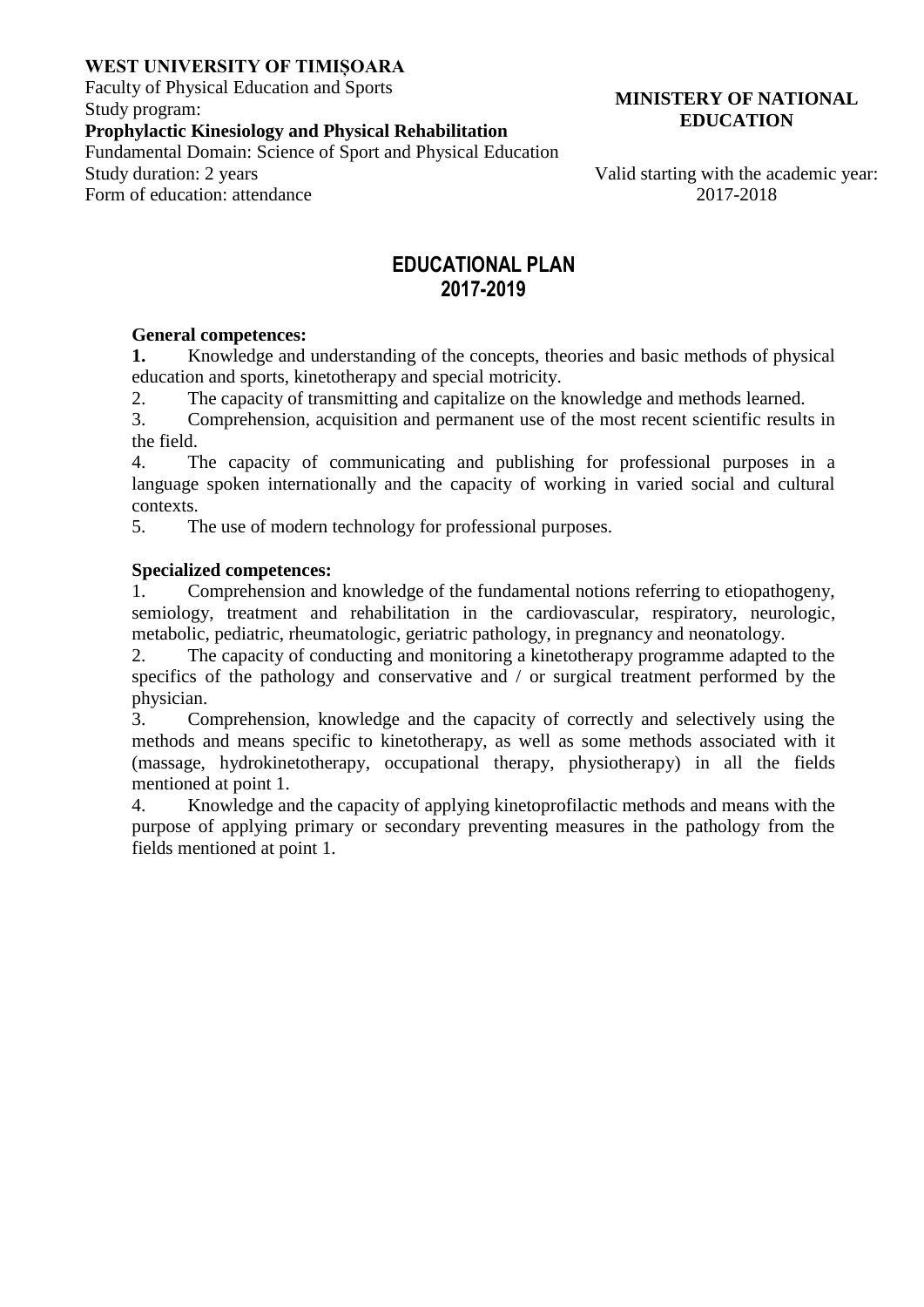#### **WEST UNIVERSITY OF TIMIȘOARA**

Faculty of Physical Education and Sports Study program:

# **Prophylactic Kinesiology and Physical Rehabilitation**

Fundamental Domain: Science of Sport and Physical Education<br>Study duration: 2 years Form of education: attendance

**MINISTERY OF NATIONAL EDUCATION**

Valid starting with the academic year:<br>2017-2018

| No.            | <b>Discipline</b>                                                   |                          |                          | <b>Verification</b>      |                          |                          |                          |               |
|----------------|---------------------------------------------------------------------|--------------------------|--------------------------|--------------------------|--------------------------|--------------------------|--------------------------|---------------|
|                |                                                                     | No. of hours             |                          |                          |                          |                          |                          | form          |
|                | <b>Year I</b>                                                       | <b>Semester I</b>        |                          |                          | <b>Semester II</b>       |                          |                          |               |
|                | $2017 - 2018$                                                       | 14 weeks                 |                          |                          | 14 weeks                 |                          |                          |               |
|                | <b>Mandatory disciplines</b>                                        | $\mathbf C$              | S/Lp                     | Crd.                     | $\mathbf C$              | S/Lp                     | Crd.                     |               |
| 1              | Rehabilitation in Cardiovascular and<br><b>Respiratory Diseases</b> | $\overline{2}$           | $\overline{2}$           | 8                        | -                        |                          |                          | E             |
| $\overline{2}$ | <b>Aquatic Rehabilitation Therapies</b>                             | $\mathbf{1}$             | $\overline{2}$           | 6                        | $\overline{a}$           | $\overline{a}$           |                          | $\mathcal{C}$ |
| 3              | Rehabilitation in Pediatric Diseases                                | $\overline{\phantom{0}}$ | $\overline{a}$           | $\overline{\phantom{a}}$ | $\overline{2}$           | $\overline{2}$           | 8                        | E             |
| $\overline{4}$ | Administration and Management of<br><b>Rehabilitation Centers</b>   | 1                        | $\mathbf{1}$             | $\overline{4}$           | $\overline{a}$           | $\overline{\phantom{0}}$ | $\overline{\phantom{0}}$ | E             |
| 5              | Clinical stages                                                     | $\overline{\phantom{0}}$ | $\overline{2}$           | 5                        | $\overline{\phantom{0}}$ | $\overline{\phantom{a}}$ | $\overline{\phantom{a}}$ | $\mathcal{C}$ |
| 6              | Rehabilitation of Neurological<br><b>Diseases</b>                   | $\overline{\phantom{0}}$ | $\overline{\phantom{a}}$ | $\overline{\phantom{a}}$ | $\overline{2}$           | $\overline{2}$           | 8                        | E             |
| $\overline{7}$ | Rehabilitation of Metabolic<br><b>Diseases</b>                      | $\overline{\phantom{0}}$ | $\overline{a}$           | $\overline{\phantom{0}}$ | $\overline{2}$           | $\mathbf{1}$             | 6                        | E             |
| 8              | Prophylactic Kinesiology in Obesity<br>and Cardiovascular Diseases  | $\overline{a}$           | $\overline{a}$           | $\overline{\phantom{0}}$ | $\mathbf{1}$             | $\overline{2}$           | $\overline{4}$           | E             |
| 9              | Rehabilitation in Sport Pathology                                   | $\overline{2}$           | $\overline{2}$           | $\overline{7}$           | $\overline{\phantom{a}}$ | $\overline{\phantom{a}}$ | $\overline{\phantom{a}}$ | E             |
| 10             | Kinesitherapy Practice                                              | -                        | $\overline{\phantom{a}}$ | $\overline{\phantom{a}}$ | $\overline{\phantom{0}}$ | $\overline{2}$           | $\overline{4}$           | $\mathcal{C}$ |
|                | <b>Total no. of hours</b>                                           | 6                        | 9                        |                          | 7                        | $\boldsymbol{9}$         |                          |               |
|                |                                                                     | 15                       |                          | 30                       | 16                       |                          | 30                       |               |